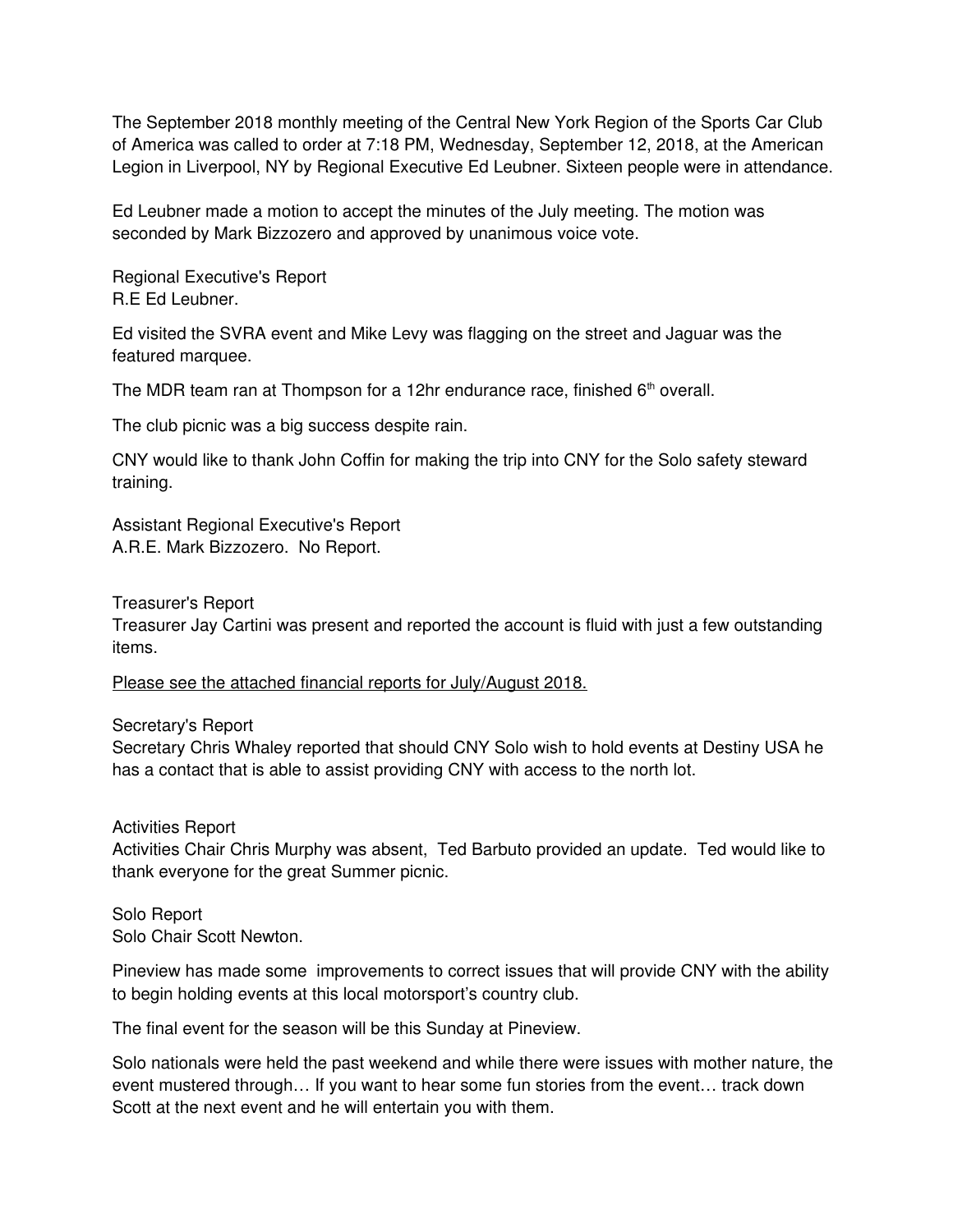RallyCross Report

RallyCross Chair James Quattro. June event was canceled due to issues at CNYRP. The last event was in May. The next event will be at Walczyks along with the last three.

Flagging and Communications Report

Mick Levy reported that this coming weekend is the Ferrari gathering at Corning. NASA is at WGI for the last weekend of September.

The 2018 SVRA event was the largest spectator turn out at WGI for many years.

Road Rally Report

Frank Beyer reported that 2 weeks from Saturday an event will be held at A-Bay for a scenic drive and dinner. The theme is old English models. The drive starts at Noon-ish in Parish.

If you are interested reach out the Frank for full details.

A CNY Road Rally is planned for November 3<sup>rd</sup>. See the website for full details.

Club Racing Report

Dave Cardillo was absent. No report

Membership Report

Membership Chair Andrew Beyer was not in attendance. R.E Ed Leubner reported membership anniversaries. CNY currently has 176 members.

Jerry Doner - 42 yrs,

David Panasci - 34 yrs,

Bill Moore – 27 yrs,

John & Denise Croasdaile - 22 yrs

Richard & Joanne Shaughnessy 21 yrs

John Izyk - 20 yrs

Jay Cartini - 17 yrs

Mike Donofrio - 17 yrs

Mike, Nancy, Jeff Knittel - 11 yrs

Ed Leubner - 10 yrs

Charles Hutchenson - 5 yrs

Chris Gifford - 5 yrs